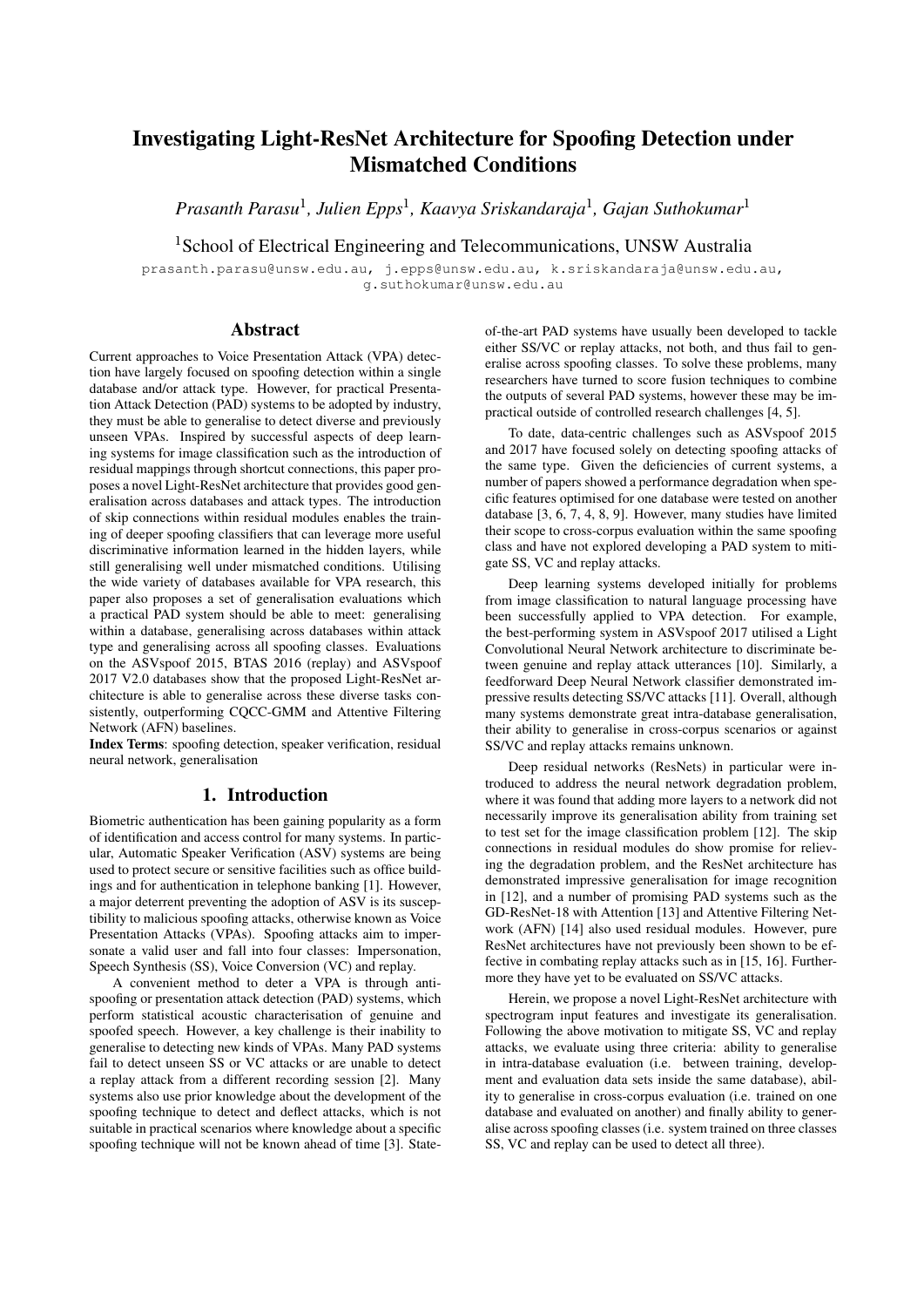# 2. Light-ResNet Architecture

## 2.1. Residual Module Architecture

#### *2.1.1. Addressing the neural network degradation problem*

The network degradation problem hinders the ability of deeplearning based PAD systems to generalise to new and diverse spoofing attacks, as new layers make discriminating between genuine and spoofed utterances more difficult. Residual modules address this problem through the introduction of skip connections as seen in Figure 1, allowing the network to learn the identity function easily. Consider adding an extra layer to a neural network: if the new layer isn't helpful for discriminating between genuine and spoofed utterances, the layer should ideally have less influence on the classification decision (i.e. by learning an identity mapping). Achieving an identity mapping with a stack of nonlinear layers is more difficult than simply pushing the weights of the residual module to zero [12].

#### *2.1.2. Addressing the gradient vanishing problem*

The gradient vanishing problem is also addressed through skip connections. We can imagine the skip connections as helping preserve the gradient of the error during backpropagation. As we backpropagate through the skip connection, the error gradient will simply be multiplied by 1. This allows us to train much deeper networks, enabling our PAD system to learn more discriminating features between genuine and spoofed speech.

#### *2.1.3. Post-activation vs pre-activation*

An improvement to the standard fundamental residual module was proposed in [17] for image classification and is yet to be explored in the context of VPA detection with convolutional layers. In the new residual module named "pre-activation", the Batch Normalisation and ReLU layers are moved to before the convolutional layer as highlighted in Figure 1. Our preliminary experimental work found that the "pre-activation" module provided to a reduction in overfitting relative to postactivation. This is linked to the batch normalisation regularisation effect [17]. In the "pre-activation" module, the inputs to all convolutional layers are normalised.

#### 2.2. Light-ResNet Architecture

The results from our own preliminary work discussed in Section 4.1 demonstrate that ResNet systems previously developed for replay attack detection in [15, 16] perform poorly due to lack of appropriate parameter selection and tuning, as well as improper input feature selection. The ResNet architectures originally proposed for image classification in [12] were trained on much larger datasets than are available for VPA detection. Thus applying the default configurations (i.e. number of filters, number of layers) designed for image classification would not be appropriate for developing a generalised spoofing detector.

It is imperative for the problem of spoofing detection that a reduced version of the ResNet architecture be adopted. Reduced parameters aid in preventing overfitting and can be achieved with a reduction in the number of filters, layers and smaller filter size. Figure 1 shows an 18 layer ResNet as each residual block contains two residual modules, however the number of residual modules in each layer can vary, i.e. 34 layer ResNet has configuration [3, 4, 6, 3], number of fundamental residual modules in each residual block.

We chose to use spectrograms as the input features as they have shown success in other deep learning PAD systems, as seen



Figure 1: *Proposed deep Light-ResNet architecture, developed based on image classifier in [12]. Each residual block (i.e. Residual\_M) is made up of a number of fundamental residual modules. N represents the number of filters in each convolution layer. Skip connections help preserve the gradient of the error during backpropagation and help learn the identity function easily, while replacing post-activation (conventional) with pre-activation modules mitigates overfitting.*

in [14, 18] containing useful discriminative information that convolutional neural networks can learn patterns from. Furthermore authors in [18] highlighted how CNN classifiers were able to extract more discriminative information from simple spectrograms compared with more complex features such as Perceptual Minimum Variance Distortionless Response (PMVDR). These spectrogram features are fed to a Light-ResNet classifier which determines whether the utterance is genuine or spoofed.

# 3. Experimental Settings

## 3.1. Spectrogram Feature

Spectrograms were created using Python with the SciPy [19] library, with a hanning window length of 25ms, frame shift of 10ms and 512 DFT points. Cepstral mean and variance normalization (CMVN) was applied using the scikit-learn library [20]. An utterance length of 5s was chosen, with longer utterances being truncated and shorter utterances being repeated such that all utterances are of the same length. The largest database investigated (ASVspoof 2015) contains utterances with lengths in the order of 1-2s [21], thus 5s was chosen to prevent excessive repetition, although it means we need to truncate longer utterances such as in BTAS 2016.

### 3.2. ResNet Backend

The backend first consists of a 7x7 convolution layer and a 3x3 max pool layer with strides of 2, in order to down sample the input tensor (Conv1). This is followed by four residual blocks, as seen in Figure 1 detailing the kernel sizes and number of filters in the ResNet-18 architecture. A stride of 1 was used in all convolutional layers except the first convolutional layer, where a stride of 2 was used, to further down-sample the input tensor. This is followed by a global average pooling layer (GAP), so that we only have a single value per feature map. This is then passed to a fully connected layer with the sigmoid activation function, classifying the utterance. An l2 weight regulariser also known as weight decay of 0.0001 was also applied to all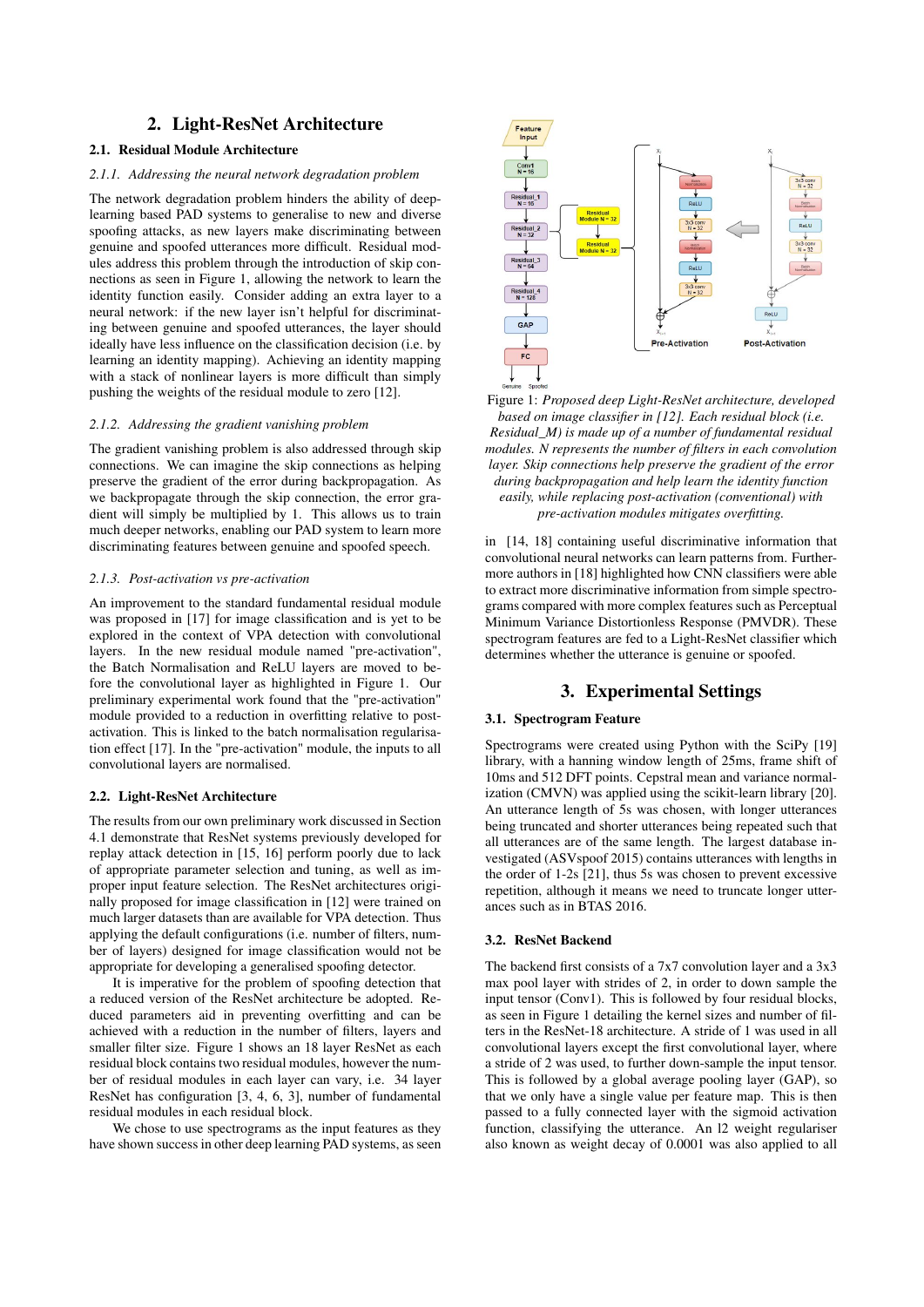convolutional layers. Note that many of the chosen parameters were based on the original work in [12], while the two key parameters, number of filters in each layer and number of layers are further investigated in Section 4.

During training the Adam optimiser was used with a learning rate of 0.001 and trained for 15 epochs. Equal Error Rate (EER) was used as the metric to evaluate the performance of the PAD system. The scikit-learn Python library was used to calculate the EER [20].

#### 3.3. Databases and Evaluation Methodology

The proposed system was evaluated on three databases: ASVspoof 2015, 2017 V2.0 and BTAS 2016 (replay). The ASVspoof 2015 dataset was used to evaluate the performance of the proposed systems on genuine, SS and VC attack utterances. The ASVspoof 2017 V2.0 dataset was used to evaluate the performance of the proposed systems on genuine and replay attack utterances. Finally the BTAS 2016 dataset was introduced to investigate the performance of the proposed systems in cross-corpus scenarios. The BTAS 2016 database contains genuine utterances, SS, VC and replay attacks, however only the genuine and replay attack utterances of the BTAS 2016 dataset were investigated in this paper.

Table 1: *Number of utterances, in each section of the ASVspoof 2015, BTAS 2016 (replay) and ASVspoof 2017 V2.0 databases*

| Database                       | Number of utterances |       |        |  |
|--------------------------------|----------------------|-------|--------|--|
|                                | Training             | Dev.  | Eval.  |  |
| ASV spoof 2015 [21]            | 16376                | 53372 | 193404 |  |
| <b>BTAS 2016 (replay)</b> [22] | 7773                 | 7795  | 10376  |  |
| ASV spoof 2017 [23]            | 3014                 | 1710  | 13306  |  |

The proposed PAD system is evaluated against the above databases in the following way:

- Generalise in intra-database evaluation: Training the proposed system on each of the ASVspoof 2015, 2017 V2.0 and BTAS 2016 (replay) training sets and evaluating on their corresponding evaluation dataset.
- Generalise in cross-corpora evaluation (replay attacks): Training the proposed system on the ASVspoof 2017 V2.0 training set and evaluating on evaluation section of BTAS 2016 (replay) and vice versa.
- Generalise in unified-spoofing evaluation (i.e. across spoofing classes): Training the proposed system on the training sets of the ASVspoof 2015 and 2017 V2.0 databases and evaluating the system on the evaluation section of both databases.

Note that whenever we train with ASVspoof 2017 V2.0, our training data pools utterances from the training and development set.

#### 3.4. Baselines

The first baseline explored consists of a CQCC features extracted in the frontend. For SS, VC attacks standalone deltadelta coefficients have shown to be effective [24], while retaining all the coefficients (static, delta and delta-delta coefficients) is beneficial for replay detection [25]. As we are investigating generalised spoofing detection, we retain all coefficients. This is fed to a 2-class GMM that classifies the sample as either genuine or spoofed utterance. We used the same implementation as the baseline configuration for CQCC-GMM in [26].

The AFN was proposed in [14] for replay detection on the ASVspoof 2017 V2.0 database. Our implementation of the AFN differs in that shorter utterances (5s) are used to train and evaluate this system to be comparable to the proposed system. Furthermore shorter utterances are more suitable for evaluation particularly on the ASVspoof 2015 database.

#### 4. Results and Discussion

#### 4.1. Investigating the ResNet Architecture

We first develop the ResNet classifier architecture for spoofing detection specifically, as the parameters provided for image classification in [12] may not necessarily translate to VPA detection. The tuning was conducted on ASVspoof 2017 V2.0 database. Note for this Section we train only on the training set (i.e. development set not included).

#### *4.1.1. Number of filters*

In Figure 2, we plot the Evaluation EER (%) for the different number of filters used in convolutional layers in each residual block in Figure 1. The general trend that we notice is that as we reduce the number of filters in the network the generalisation of the ResNet improves. A filter configuration of [16, 32, 64, 128] was found to be optimal, decreasing the total amount of parameters for a 18 layer ResNet from 11,182,082 (original ResNet in [12] with [64, 128, 256, 512] filters) to 701,538. The reduction in number of parameters allowed the network to generalise to detecting previously unseen replay attacks.



Figure 2: *EER vs filter configuration; General trend captured highlights how reduction in number of parameters leads to improved generalisation.*

*4.1.2. Number of layers*



*systems not proposed for image classification in [12], but investigated here to understand the effect; tradeoff between deeper network learning new discriminative information and number of network parameters.*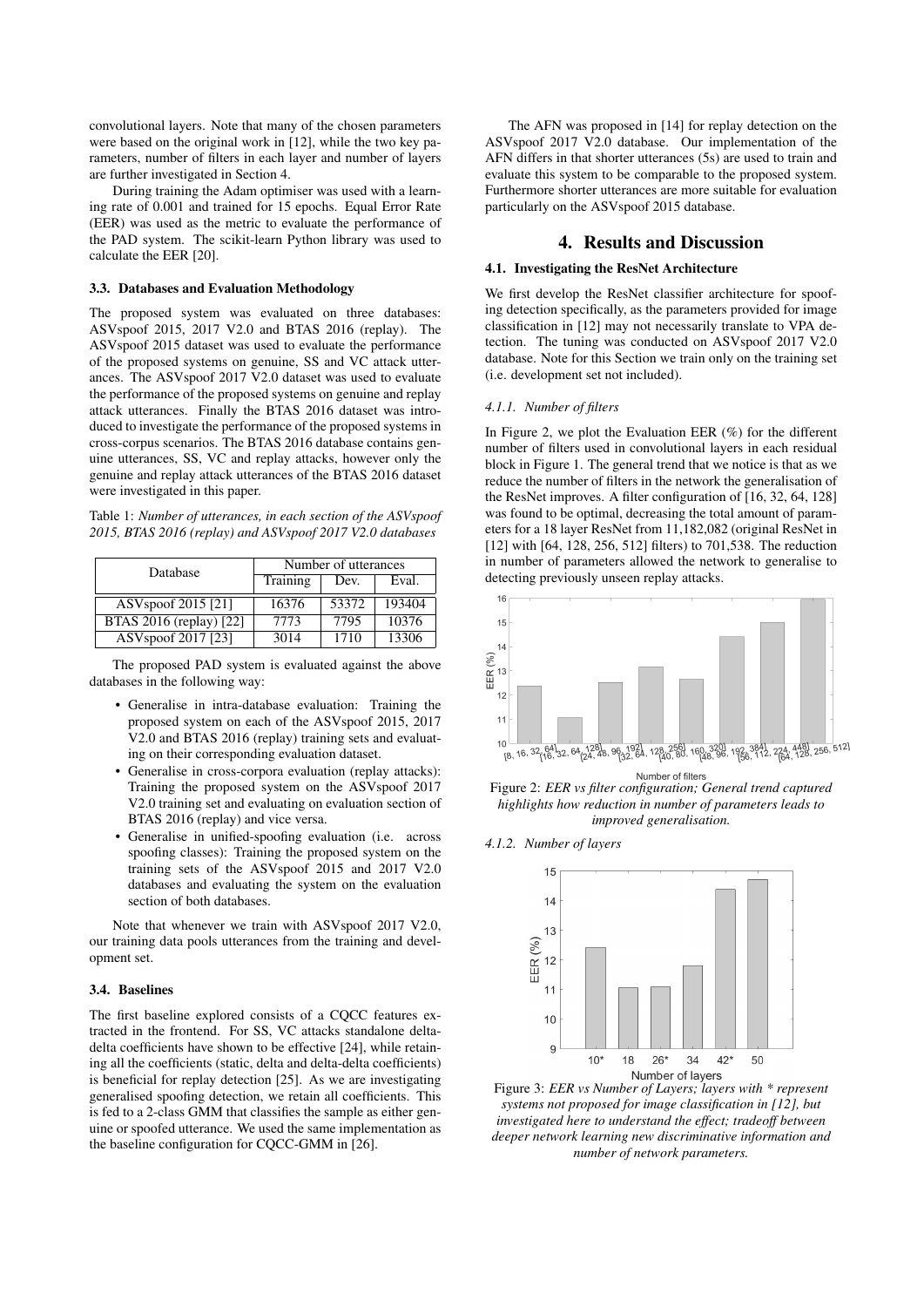|                       | Intra-database Evaluation                              |                   |                 |                    |  |
|-----------------------|--------------------------------------------------------|-------------------|-----------------|--------------------|--|
| System                | ASV <sub>spoof</sub> 2017<br>ASV <sub>spoof</sub> 2015 |                   |                 | BTAS 2016 (replay) |  |
|                       | Eval EER $(\%)$                                        | $S10$ EER $(\% )$ | Eval EER $(\%)$ | Eval EER $(\%)$    |  |
| CQCC-GMM [23, 27, 28] | 24.77                                                  | 13.407            | 2.83            | 8.32               |  |
| <b>AFN</b> [14]       | 11.16                                                  | 1.38              | 1.35            | 3.07               |  |
| ResNet-34             | 12.81                                                  | 1.39              | 0.33            | 8.00               |  |
| Light-ResNet-18       | 9.73                                                   | 1.14              | 0.35            | 4.88               |  |
| Light-ResNet-34       | 9.67                                                   | 0.81              | 0.19            | 5.55               |  |

Table 2: *EER (%) for baseline and proposed systems for intra-database evaluation*

Table 3: *EER (%) for baseline and proposed systems for cross-corpus and unified spoofing evaluation; For the cross-corpus scenario when evaluating on ASVspoof 2017, training was performed on BTAS 2016 (Replay) and vice versa*

|                 | Cross-corpus Evaluation   |                    | Unified Evaluation        |                           |                 | Intra, Cross           |
|-----------------|---------------------------|--------------------|---------------------------|---------------------------|-----------------|------------------------|
| System          | ASV <sub>spoof</sub> 2017 | BTAS 2016 (replay) | ASV <sub>spoof</sub> 2017 | ASV <sub>spoof</sub> 2015 |                 | & Unified              |
|                 | Eval EER $(\% )$          | Eval EER $(\% )$   | Eval EER $(\%)$           | $S10$ EER $(\%$ )         | <b>Eval EER</b> | <b>Aggregated Rank</b> |
| COCC-GMM        | 39.23                     | 28.78              | 21.42                     | 18.86                     | 3.96            |                        |
| <b>AFN</b>      | 16.01                     | 15.52              | 13.50                     | 15.72                     | 3.44            |                        |
| ResNet-34       | 27.06                     | 19.46              | 25.91                     | 10.59                     | 2.18            |                        |
| Light-ResNet-18 | 21.74                     | 18.63              | 15.77                     | 15.40                     | 3.91            |                        |
| Light-ResNet-34 | 15.21                     | 14.55              | 16.38                     | 9.28                      | 2.99            |                        |

Next we can investigate the effect of the number of layers on generalisation within the ASVspoof 2017 V2.0 database as seen in Figure 3. We find that the 18 layer ResNet produces the best results when the number of filters have the fixed configuration [16, 32, 64, 128]. Furthermore as we increase the number of layers, the generalisation of the ResNet system may not improve. Thus there is a tradeoff between new discriminatory information learnt in additional hidden layers and overfitting to the training dataset due to additional parameters.

#### 4.2. Intra-database Evaluation

We first investigate training and evaluation within each database. We follow the evaluation methodology set out in 3.3. We see that the Light-ResNet-34 architecture outperforms the other systems on the ASVspoof 2017 V2.0 database and ASVspoof 2015 database. It is interesting to note that the ResNet-34, with filter parameters [64, 128, 256, 512], performs poorly on ASVspoof 2017 and BTAS 2016 (replay) compared to the other deep learning based classifiers, however performs well on ASVspoof 2015. We can attribute this to the size of the ASVspoof 2015 database being much larger than the other databases, thus doesn't overfit to the training data even with more parameters. It is also clear that the ResNet-34 overfits to the training set across all databases compared to the Light-ResNet-34, leading to poorer performance.

#### 4.3. Cross-Corpus and Unified-spoofing Evaluation

Investigating the Cross-Corpus condition, training on BTAS 2016 (replay) and evaluation on ASVspoof 2017 V2.0 and vice versa, we first find that the deep learning based architectures generalise better than the CQCC-GMM baseline. Next comparing the Light-ResNet-34 with ResNet-34 we see the performance improvement that can be obtained by a reduced network configuration. Another interesting comparison is the superior performance of Light-ResNet-34 over Light-ResNet-18, which can be attributed to additional hidden layers in the ResNet learning useful information, allowing the classifier to better discriminate between genuine and spoofed speech. This lines up with our theoretical understanding developed in Section 2, with skip connections preventing the performance of deeper networks from degrading if they are unable to learn useful discriminatory information. Similarly, the Light-ResNet-34's ability to outperform the AFN can be attributed to its deeper architecture, despite the Light-ResNet-34 having 7 times as many parameters.

Next looking at the unified evaluation condition, we see that the performance of all systems degrades when SS, VC and replay attacks are combined in the training set. The proposed Light-ResNet-18 and 34 are outperformed by the AFN when evaluating on replay attacks. However the ResNet-34 and Light-ResNet-34 perform particularly well on SS/VC attacks. This is especially evident on the S10 attack which doesn't use a vocoder for waveform generation and thus the artefacts introduced are different to those seen in the training set. The performance of the Light-ResNet-34 on the S10 attack, highlight its ability to generalise to new, previously unseen VPAs. The lack of performance degradation on the ASVspoof 2015 dataset between the Light-ResNet-34 and ResNet-34 can be attributed to the large amount of SS/VC training examples present unlike replay attacks.

Overall, aggregating the results of the systems using Borda's method we find that the proposed Light-ResNet-34 system produces the best performance across the intra, crosscorpus and unified conditions.

## 5. Conclusion

In this paper we have investigated the generalisation performance of the proposed Light-ResNet system under various conditions including within databases, across databases within attack type and across spoofing classes. This showed that Light-ResNet-34 outperformed the CQCC-GMM and the AFN across these diverse mismatched conditions, which we attribute to the architecture's capacity for deep hidden layers to learn discriminative spoofing-related information without overfitting. In particular, the skip connections address the gradient vanishing problem and allow for deeper networks to be trained. Light-ResNet-34's EER for the S10 attack in the ASVspoof 2015 database is especially indicative of its generalisation performance, given that the S10 attack is completely unknown. In future, we plan to investigate the systems in this paper without truncating file lengths and investigate the cross-corpus performance of the proposed systems for SS/VC attacks.